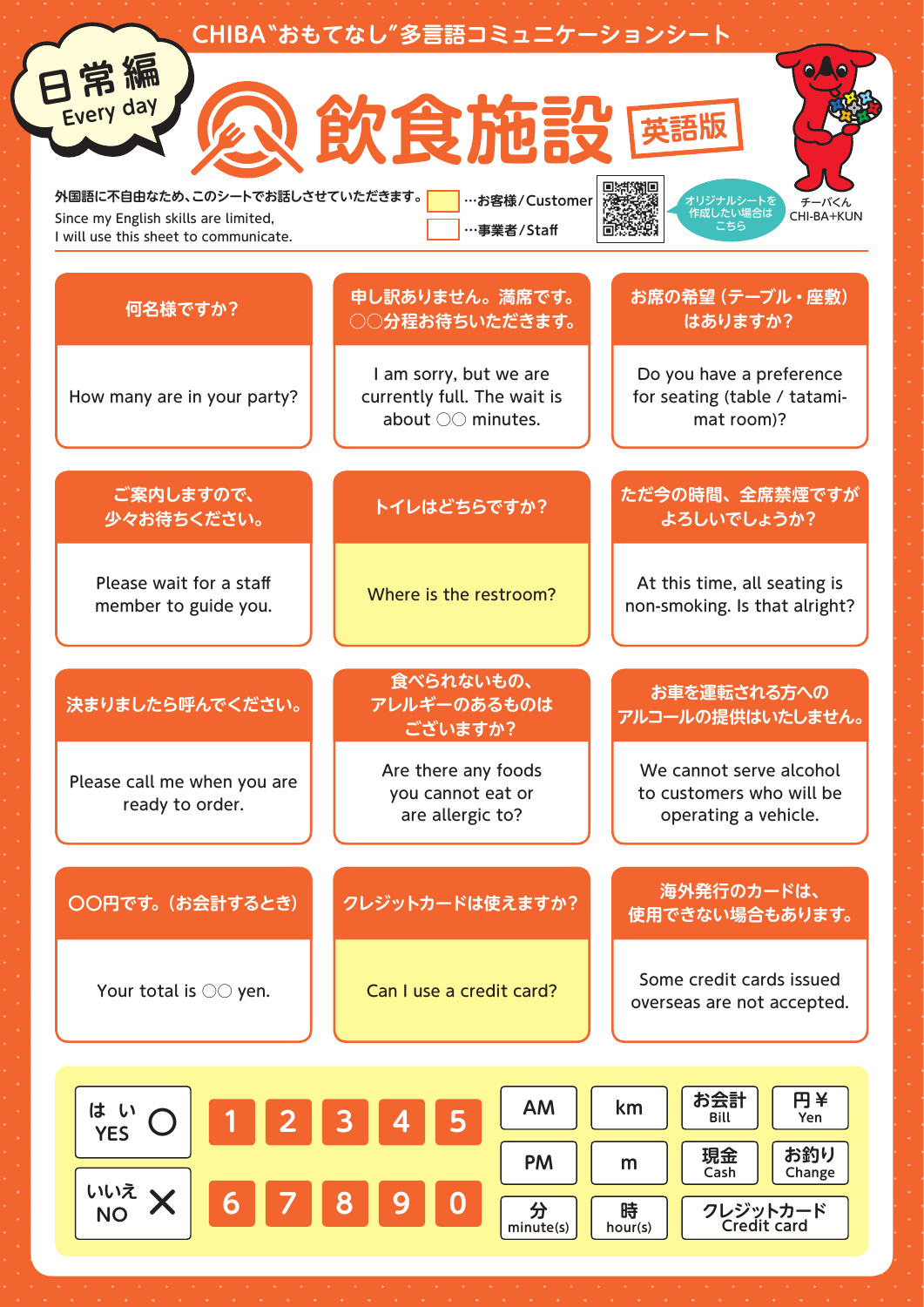| 牛肉                     | 豚肉         | 鶏肉        |
|------------------------|------------|-----------|
| <b>Beef</b>            | Pork       | Chicken   |
| 乳製品                    | 卵          | 甲殻類       |
| Dairy<br><b>AUTTER</b> | Eggs       | Shellfish |
| 果物                     | 野菜         | *         |
| Fruit                  | Vegetables | Rice      |
|                        |            |           |
| パン                     | 小麦         | そば        |
| <b>Bread</b>           | Wheat      | Buckwheat |
| 落花生                    | ごま         | 酒         |
| Peanuts                | Sesame     | Alcohol   |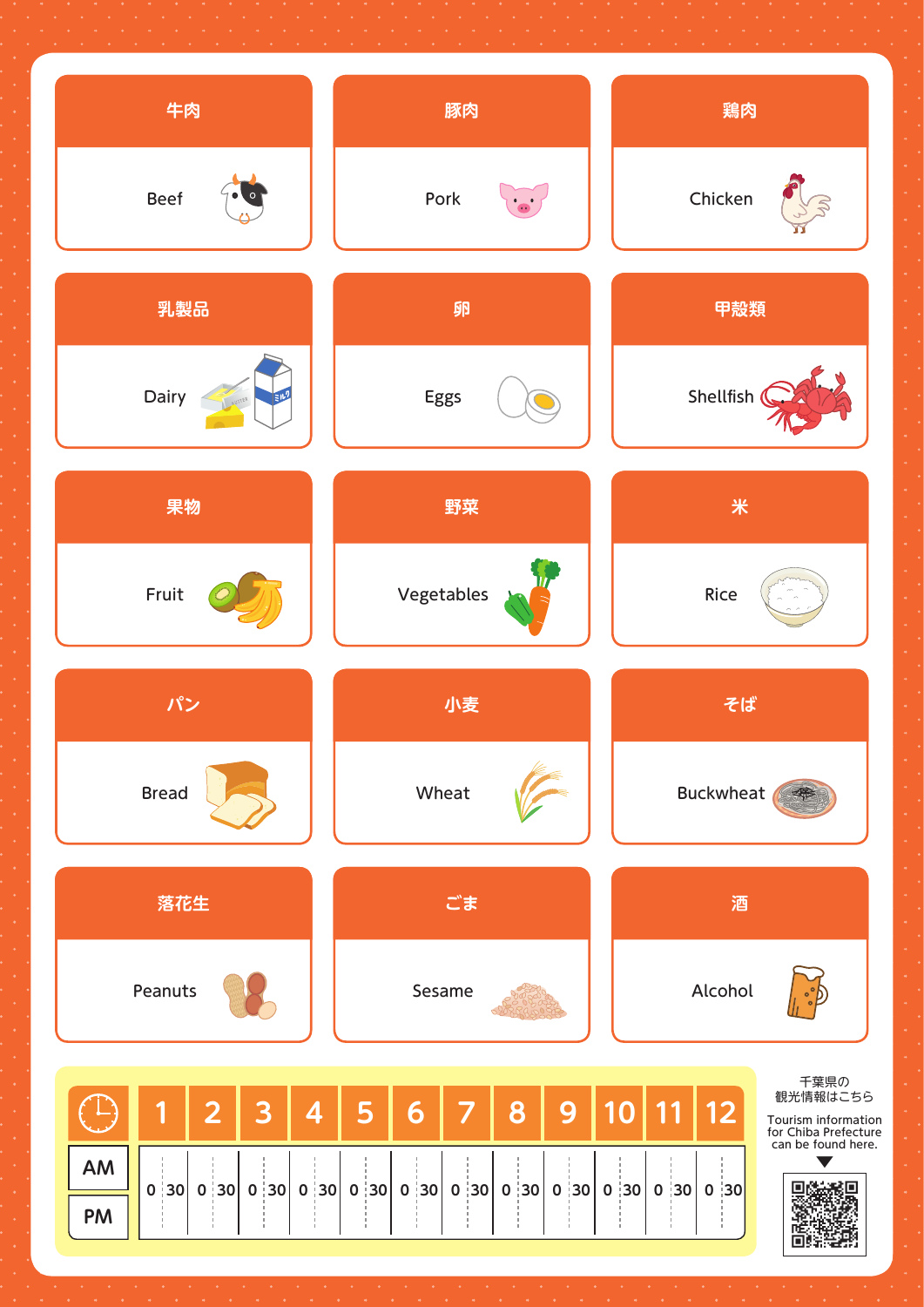